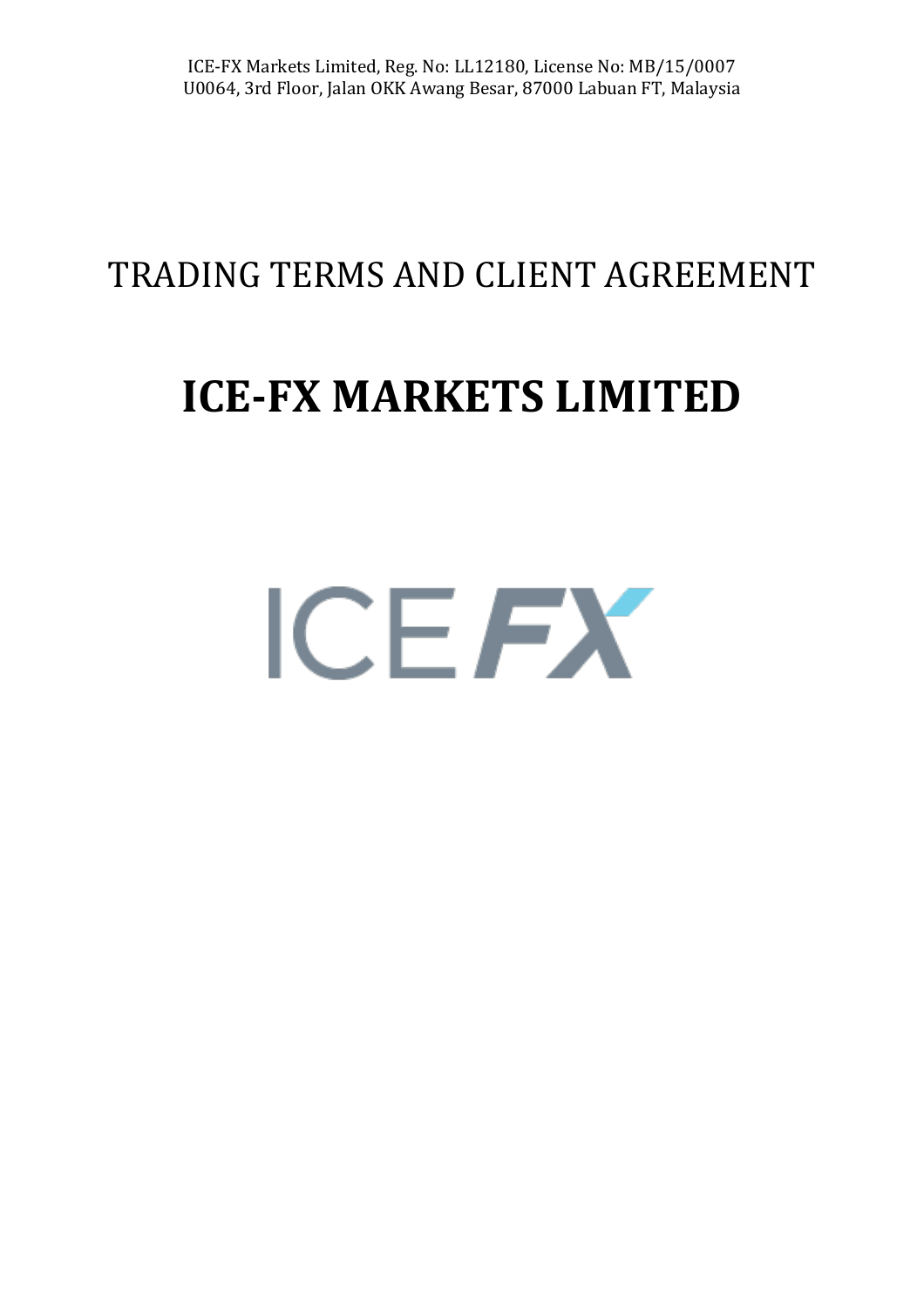## **CONTENTS**

- 1. GENERAL PROVISIONS
- 2. DEFINITION OF TERMS
- 3. RISK WARNING
- 4. ANTI-MONEY LAUNDERING REGULATIONS
- 5. LIST OF SERVICES
- 6. COMMUNICATION BETWEEN THE COMPANY AND THE CLIENT
- 7. TECHNICAL WORK
- 8. REGISTRATION ON THE COMPANY'S WEBSITE AND OPENING A CLIENT ACCOUNT IN THE PERSONAL AREA
- 9. ACCESS PASSWORDS
- 10. CLIENT ACCOUNT
- 11. KEEPING CLIENT FUNDS
- 12. MONEY TRANSFERS
- 13. ORDER TRANSMISSION AND EXECUTION
- 14. REFUSAL TO EXECUTE INSTRUCTIONS
- 15. COMPANY'S COMMISSIONS
- 16. COMPANY'S LIABILITIES
- 17. BLOCKING A CLIENT ACCOUNT
- 18. TERMINATION OF AGREEMENT
- 19. FORCE MAJEURE
- 20. GOVERNING LAW, JURISDICTION AND DISPUTE RESOLUTION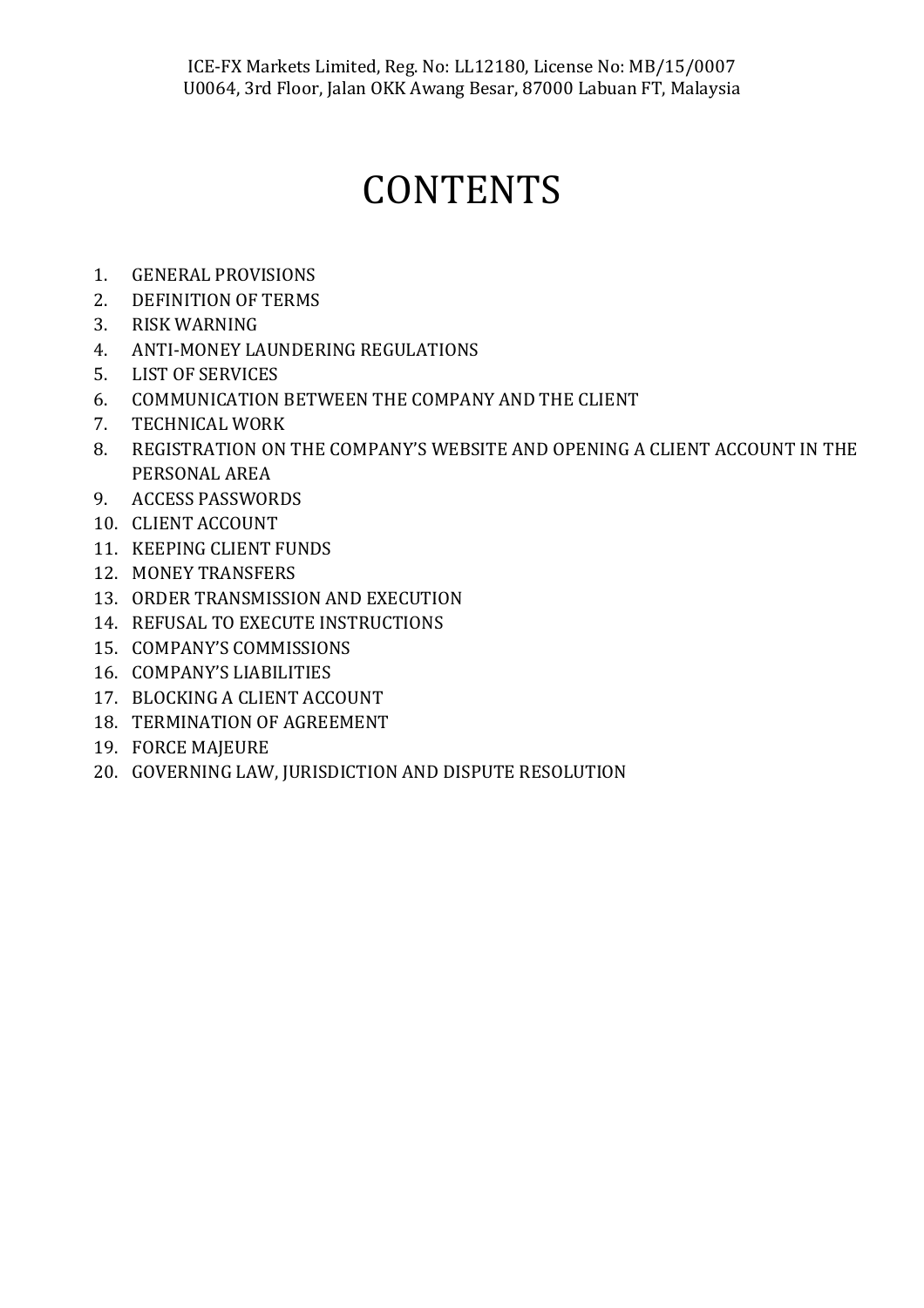#### **1. GENERAL PROVISIONS**

- 1.1 This Agreement, together with the annexes and accompanying documentation, contains the terms and conditions for provision of services by ICE-FX Markets Limited, registered at U0064, 3rd Floor, Jalan OKK Awang Besar, 87000 Labuan FT, Malaysia, with registration number LL12180 (the "Company") to the client (the "Client") registered and verified by the Company, the relationship between the Company and the Client (jointly referred to as the "Parties" and separately as "Party"), rights and obligations, and the dispute resolution mechanism.
- 1.2. Since this Agreement is a distance contract, its signing is optional. An unsigned copy has the same legal effect as a signed one.
- 1.3. Domain name ICE-FX.com (the "Website") belongs to the Company. The Company can register other websites for promotional or marketing purposes.
- 1.4. The ICE-FX brand belongs to the Company. It is not allowed to use this brand for any commercial purpose without the Company's express permission.
- 1.5. The Client understands and agrees that the Company's official language is Russian. The Client is expected to refer only to those legal documents and announcements relating to the Company's activities, which are posted on the Website.
- 1.6. If the Client violates any of the provisions in this Agreement, the Company may terminate the contract unilaterally. In this case, if the Client has open positions, the Company may close them and return the released funds to the account used by the Client to deposit them.
- 1.7. The Company may unilaterally amend this Agreement and other documents and information provided on the Company's Website, while notifying clients of such changes by publishing this information in the news feed section of the Website at least fifteen (15) days in advance before such changes enter into force. The Client understands and accepts that the Company is not obliged to individually notify him about changes that have occurred and that the Client is expected to follow the changes on the Website in the same way as for other publications that will be posted on the Website.
- 1.8. In the event that the Client does not agree with any amendment, the Client may terminate the Agreement by notifying the Company's representatives of such intention at least 5 days before the anticipated effective date of the amendment, having previously closed all open positions.
- 1.9. The Agreement is an open-ended agreement. It does not have an ending date but will continue to remain valid until one of the Parties expresses a desire to terminate it.
- 1.10. Annexes hereto are an integral part of the Agreement. The Company reserves the right, in case of need, to send additional annexes to the Client, which regulate trading and/or other conditions and services provided by the Company.

#### **2. DEFINITION OF TERMS**

| <b>Authorized person</b> | An individual who is fully authorized to act in the Client's interests<br>under this Agreement. |
|--------------------------|-------------------------------------------------------------------------------------------------|
| <b>Base currency</b>     | The currency used to open a Client Account.                                                     |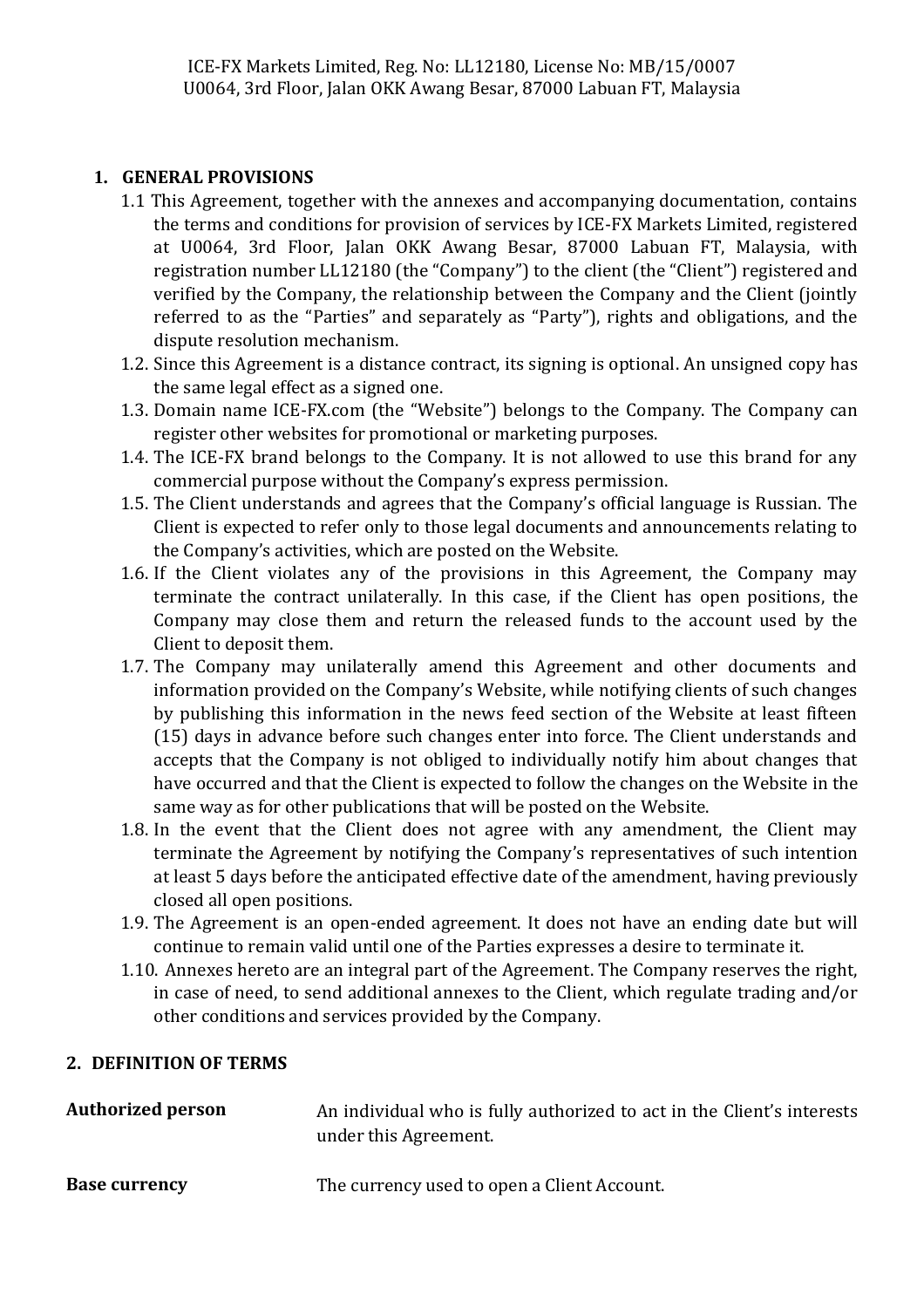ICE-FX Markets Limited, Reg. No: LL12180, License No: MB/15/0007 U0064, 3rd Floor, Jalan OKK Awang Besar, 87000 Labuan FT, Malaysia

| <b>Balance</b>                     | The financial result of all the fully executed transactions, including<br>deposit/withdrawal transactions.                                                                                             |
|------------------------------------|--------------------------------------------------------------------------------------------------------------------------------------------------------------------------------------------------------|
| <b>Contract Details</b>            | Trading information, including spread, swap, margin requirements,<br>lot size for each Financial Instrument provided by the Company.                                                                   |
| <b>Client</b>                      | Any natural or legal person that receives the Company's services.                                                                                                                                      |
| Company                            | ICE-FX Markets Limited, Reg. No: LL12180Unit Level 4(AU0064,<br>3rd Floor, Jalan OKK Awang Besar, 87000 Labuan FT, Malaysia.                                                                           |
| <b>Personal Area</b>               | The Client's personal page on the Website, intended for<br>identification of the Client, recording of non-trading transaction<br>orders, and for placement of reference information.                   |
| <b>Margin</b>                      | The funds needed for the Client to maintain open position.                                                                                                                                             |
| Company's<br><b>Operating Bank</b> | One of the banks where the Company has accounts                                                                                                                                                        |
| <b>Access passwords</b>            | Data provided by the Company for accessing the Trading Platform<br>and Personal Area.                                                                                                                  |
| <b>Client's account details</b>    | An account opened in the Client's name by a bank, payment<br>provider or credit card issuer.                                                                                                           |
| Regulator                          | Labuan Financial Services Authority (Labuan FSA)<br>Level 17, Main Office Tower, Financial Park Complex, Jalan Merdeka<br>87000, Federal Territory of Labuan, Malaysia.                                |
| <b>Free Margin</b>                 | The amount of funds available on the Client Account, which can be<br>used for trading.                                                                                                                 |
| <b>Spread</b>                      | The difference between Ask price and Bid price                                                                                                                                                         |
| <b>Funds</b>                       | A secured part of the Client Account that includes all open position,<br>limited by balance and profit (loss) on open position by the<br>formula: Balance $+/-$ Open Position $+/-$ Swap - Commission. |
| <b>Client Account</b>              | All accounts opened by the Company for the Client for trading and<br>investing purposes.                                                                                                               |
| <b>Trading Terminal</b>            | MetaTrader 4 client terminal, available for download from the                                                                                                                                          |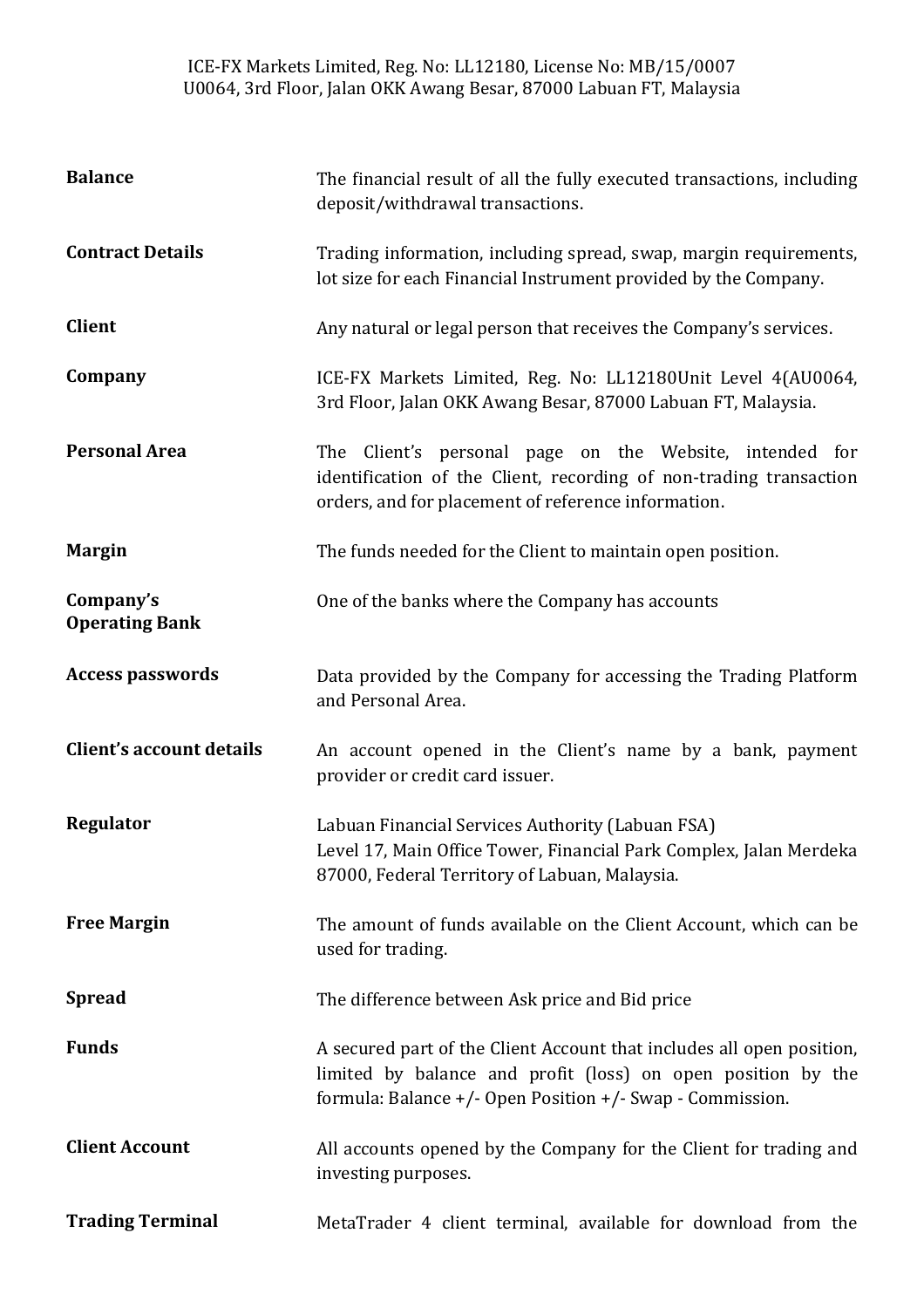Website.

| <b>Transaction</b>          | Any type of transaction on the Client Account. It includes but not<br>limited to opening or closing positions for purchase or sale of<br>selected Financial Instruments, deposits, withdrawals, etc. |
|-----------------------------|------------------------------------------------------------------------------------------------------------------------------------------------------------------------------------------------------|
| <b>Margin Level</b>         | (Funds/Margin)*100. It determines the status of a Client Account.                                                                                                                                    |
| <b>Manager</b>              | A Client who has registered with the Company as a trader and has<br>created a Managed Account.                                                                                                       |
| <b>Financial Instrument</b> | The Financial Instrument described in paragraph 5.1.                                                                                                                                                 |

#### **3. RISK WARNING**

- 3.1. Trading in derivative instruments, such as contracts for difference that have high leverage, requires the Client to clearly understand his skills, capabilities and exposure to risk before deciding to cooperate with the Company. The Client must decide whether the trade is suitable for him, basing this decision on his own experience, goals, financial resources, investment objectives, etc.
- 3.2. The initial margin required to start trading is relatively small when compared to the volume of trading in foreign exchange contracts for differences in exchange rates. This is so because trading operation has a high leverage. This means that a relatively small movement in the market can significantly affect trading results, leading to either profit or loss. For open positions, the margin should always be maintained not below the minimum required level. If the market moves against the Client's position or the margin level rises, the initial deposit is likely to be lost and the Client will be forced to introduce additional margin in a short time to maintain his position. If a Client is unable to provide sufficient margin within the relevant time frame, his position may be closed at a loss, and the Client will be liable for any shortage in the account caused by the prevailing situation.
- 3.3. The use of certain orders (for example, stop-loss or stop-limit), which are intended to limit losses not lower than the specified value, may be ineffective if market conditions do not allow such orders to be executed. There are cases, where it is difficult or impossible to close a position without incurring a significant loss. Strategies that use combinations of such positions as 'spread' and 'straddle' can be as risky as using 'long' and 'short' positions.
- 3.4. Market conditions (for example, lack of liquidity) or rules in some markets (for example, suspension of trading on any contract or in any contract month due to price restrictions or suspension in trading due to a sharp price change) may increase the risk of loss, because they make it difficult or impossible to influence trading operations or close/open positions.
- 3.5. Before you start trading, you need to know about all commissions, fees and other payments that you will be subjected to as a Client. These payments are levied on profits (if any) or are added to your loss.
- 3.6. All information contained on the Website, including news, opinions, analytics, and exchange rates, cannot be considered as investment advice or call to action. The Website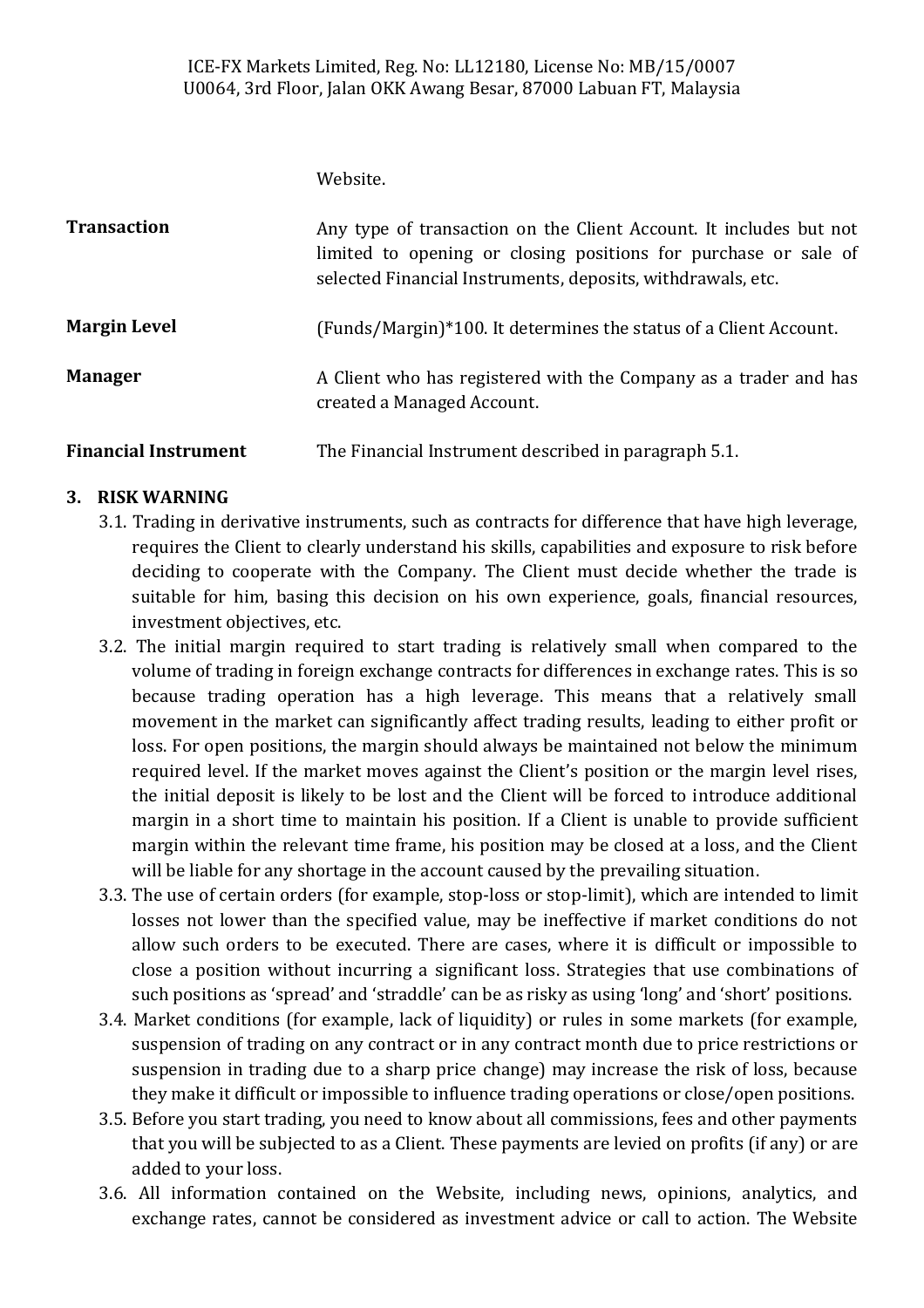administration is not liable to users for losses that could be caused by decisions made using any information on the Website.

#### **4. ANTI-MONEY LAUNDERING REGULATIONS**

- 4.1. The Company must comply with certain anti-money laundering regulations established by the Regulator, EU authorities, as well as by local authorities in places where the Company opened bank accounts. These regulatory bodies require investment companies to obtain certain confirmatory and clarifying documents from their clients.
- 4.2. The Company may ask the Client to give details about the origin of funds used for investment and about the way used to obtain the funds. This process may require providing documentary evidence.
- 4.3. The Company reserves the right not to comply with instructions received from the Client if the Client failed to provide information requested for by the Company. The Company is not liable for all delays caused by inaccurate, expired, or invalid documents provided by the Client.

#### **5. LIST OF SERVICES**

5.1. The Company provides investment services to the Client for the following Financial Instruments:

- 5.1.1. Execution of orders on behalf of the Client in respect of contracts for difference on the spot market of Forex and precious metals;
- 5.2. Contracts for difference that reflect trading in Financial Instruments, including exchange rates on the Forex market, do not provide for physical delivery of the underlying Financial Instrument.
- 5.3. By accepting this Agreement, the Client confirms and agrees to perform all Transactions related to these services.

#### **6.COMMUNICATION BETWEEN THE COMPANY AND THE CLIENT**

- 6.1. To transmit information to the Client, the Company uses the Website, messaging tools associated with the Website, e-mail and phone numbers indicated by the Client while registering on the Company's Website.
- 6.2. Reports containing information about transactions and their results, as well as the Client Account balance, can be viewed at any time in the Client's Personal Area.
- 6.3. The Client can use all the communication means indicated on the Website to communicate with the Company.
- 6.4. The Client is obliged to familiarize himself with the information sent by the Company and immediately notify the Company of any errors contained in such information.
- 6.5. To transfer information, the Client shall use only those contact details that were specified in the registration form and were verified by the Company. The Client may not invoke invalidity or change these contact details if the Company was not properly informed about such changes and these changes were not entered into the Client's personal data in his Personal Area.
- 6.6. The Client is aware and agrees that all phone conversations between the Client and the Company's representatives will be recorded and that all orders issued and information transmitted will be stored. This information can be used by the Company to confirm the Client's actions and to resolve disputes that may arise during interaction between the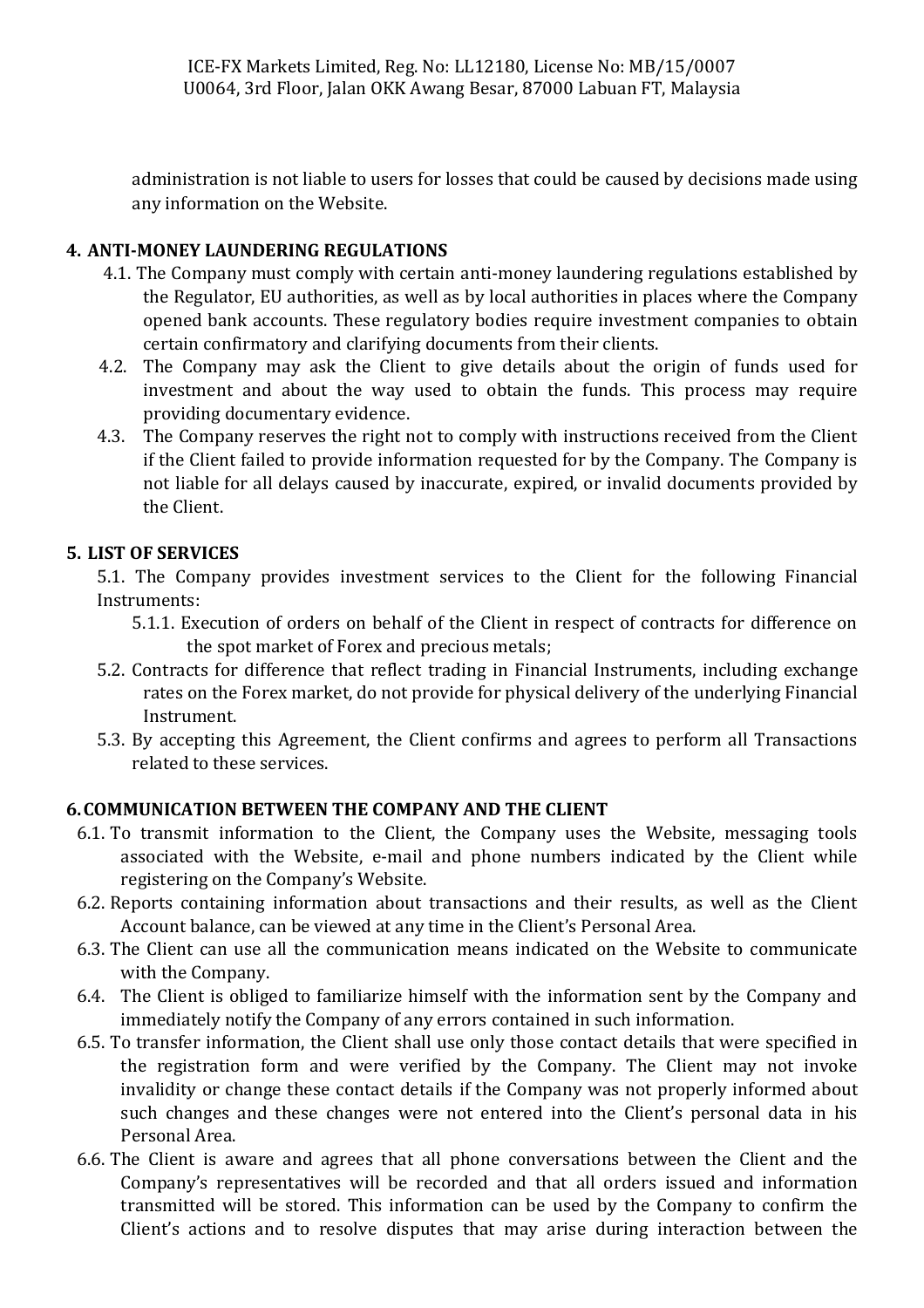Company and the Client.

- 6.7. The Client agrees that the information communicated to the Client through the Website and the Client's contact details specified while registering on the Website is not a recommendation for transactions or a call to perform certain actions.
- 6.8. The Client agrees that the information received from the Company's employees in the course of personal communication or through phone conversations is not a recommendation for transactions or a call to perform certain actions.
- 6.9. The Client accepts full responsibility for all actions performed by him in his trading account. For all his investment decisions, he relies solely on his own reasoning, experience, and investment/trading decisions.

#### **7. TECHNICAL WORK**

- 7.1. The Company may from time to time carry out technical work aimed at improving the system's operation, troubleshooting, and commissioning of new modules and tools.
- 7.2. During technical work, access to Personal Areas and trading operations can be partially or completely stopped.
- 7.3. The Company is obliged to announce any scheduled technical work in advance on its Website.
- 7.4. In the event of technical breakdowns or failures, which the Company could not foresee or prevent, access to Personal Areas may be closed without warning and this situation must be a force majeure event (Paragraph 19 hereof). The Company will do everything possible to restore the system as soon as possible.

#### **8. REGISTRATION ON THE COMPANY'S WEBSITE AND OPENING A CLIENT ACCOUNT IN THE PERSONAL AREA**

- 8.1. Before registering on the Website, you confirm that you are not a citizen or resident of the United States.
- 8.2. To become a Client in the Company, you are obliged to correctly fill in all the fields of the registration form, read and accept the following documents:
	- a. Trading Terms and Client Agreement;
	- b. Anti-Money Laundering Policy (AML);
	- c. Risk Warning;
	- d. Privacy Policy;
	- e. Conflict of Interest Management Policy;
- 8.3. The Client must provide all documents needed to verify the identity of a Client in accordance with the "Know Your Customer" Policy.
	- 8.3.1. The documents must be provided in English or Russian. If the documents being provided are translated into English or Russian, such translations must be notarized or sealed with the stamp of the respective translation agency.
	- 8.3.2. If the Client provides a document that does not meet the requirements or that raises doubts about authenticity, the Company may request for additional documents.
- 8.4. The Company assumes that all information transmitted by the Client is correct, valid and reliable. The client is responsible for the correctness, reliability and validity of the data provided and for any possible consequences from inaccuracy or invalidity of information provided.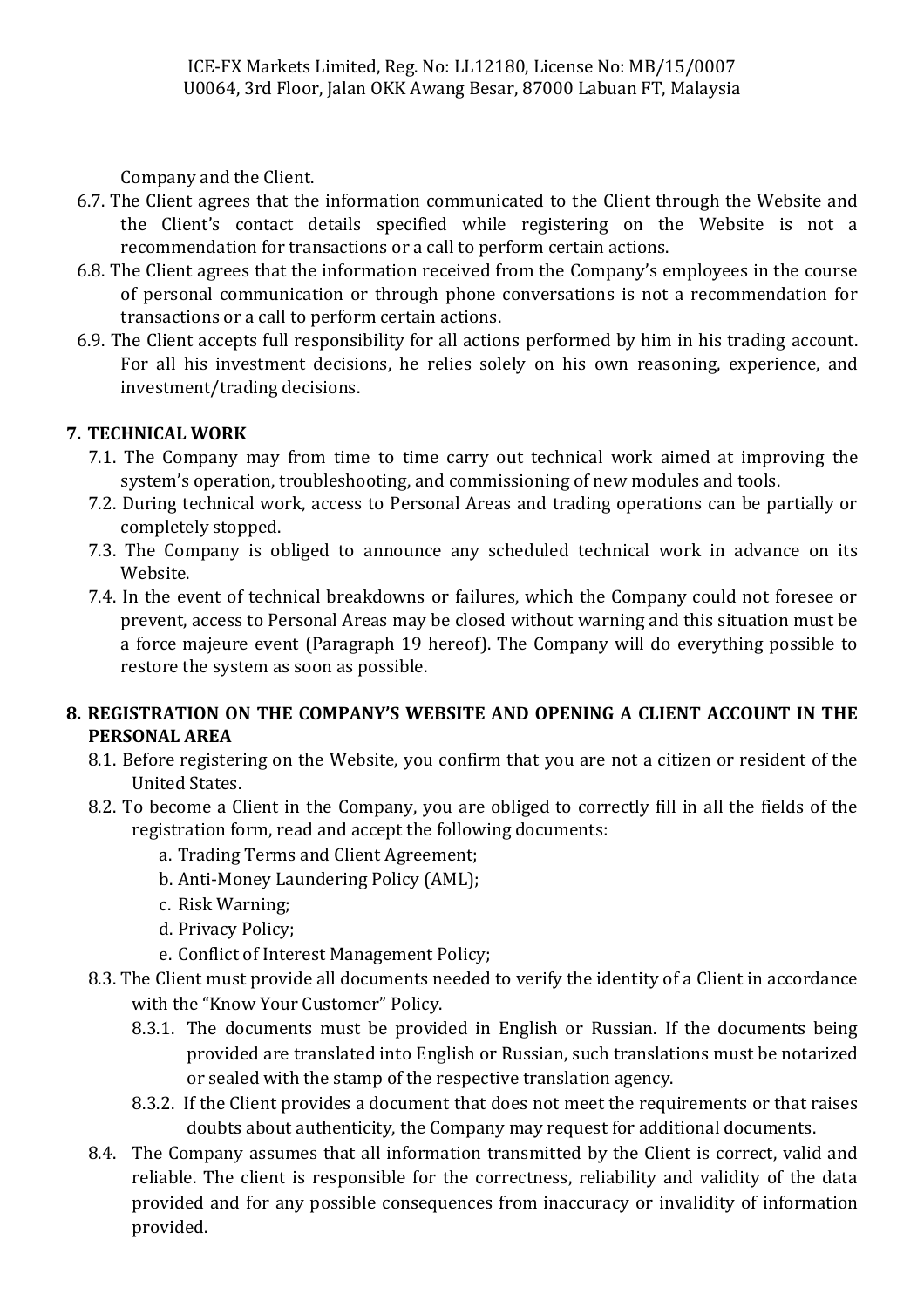- 8.5. In the event that any personal data is changed, the Client is obliged to properly notify the Company about such changes as soon as possible. The Client is obliged to make sure that the personal data contained in his Personal Area is always correct, valid and reliable throughout his cooperation with the Company.
- 8.6. After the Client has successfully registered on the Website and the Company has verified the data provided by him, he will be able to use his Personal Area to open one or several accounts.
	- 8.6.1. After the Client has submitted an account opening request, the Company automatically creates accounts in the Client's Personal Area. The Client may choose one or more of the trading or investment accounts offered by the Company. Information about these accounts is available on the Website.
	- 8.6.2. The Client can have no more than three accounts with zero balance.

#### **9. ACCESS PASSWORDS**

- 9.1. After going through the identification procedure and opening accounts, the Company generates and sends by e-mail (the email address specified during registration on the Website) and by SMS text message (to the mobile phone used for registration on the Website) Access Passwords for the terminal, trading and investment accounts, as well as for funds located in them. The Client may change the Access Passwords at any time.
- 9.2. The Client undertakes to keep the Access Passwords in a secure place and not to disclose them to third parties under any circumstances.
- 9.3. The Client is obliged to use the phone password to transmit an order via telephone communication.
- 9.4. The Client agrees that the Company cannot know if the Client transferred his Access Password to third parties. It is assumed that all orders, with proper authorization on the Website using correct Access Passwords, were given by the Client and that the Company is not responsible for the consequences (if any) of the Client disclosing Access Passwords to third parties.
- 9.5. If third parties attempt to gain unauthorized access using the Access Passwords, or if a password is lost, the Client shall immediately notify the Company about such incident.

#### **10.CLIENT ACCOUNT**

- 10.1. The Client is required to open an account with the Company in order to be able to make Transactions as described herein.
- 10.2. The base currency of all accounts is USD (United States dollars).
- 10.3. The Client does not intend to use this account for payments to third parties.
- 10.4. Any funds received by the Company in a currency in which the Client does not have an open account shall be converted by the Company into the Client's Base Currency. The conversion is made at the exchange rate of the Company's Operating Bank or electronic payment system used to deposit funds in the Client Account on the day such funds are credited to the Company's account.
- 10.5. The Company does not pay interest accrued on funds in the Client Account. By accepting this Agreement, the Client waives his rights to all interests accrued on funds placed on the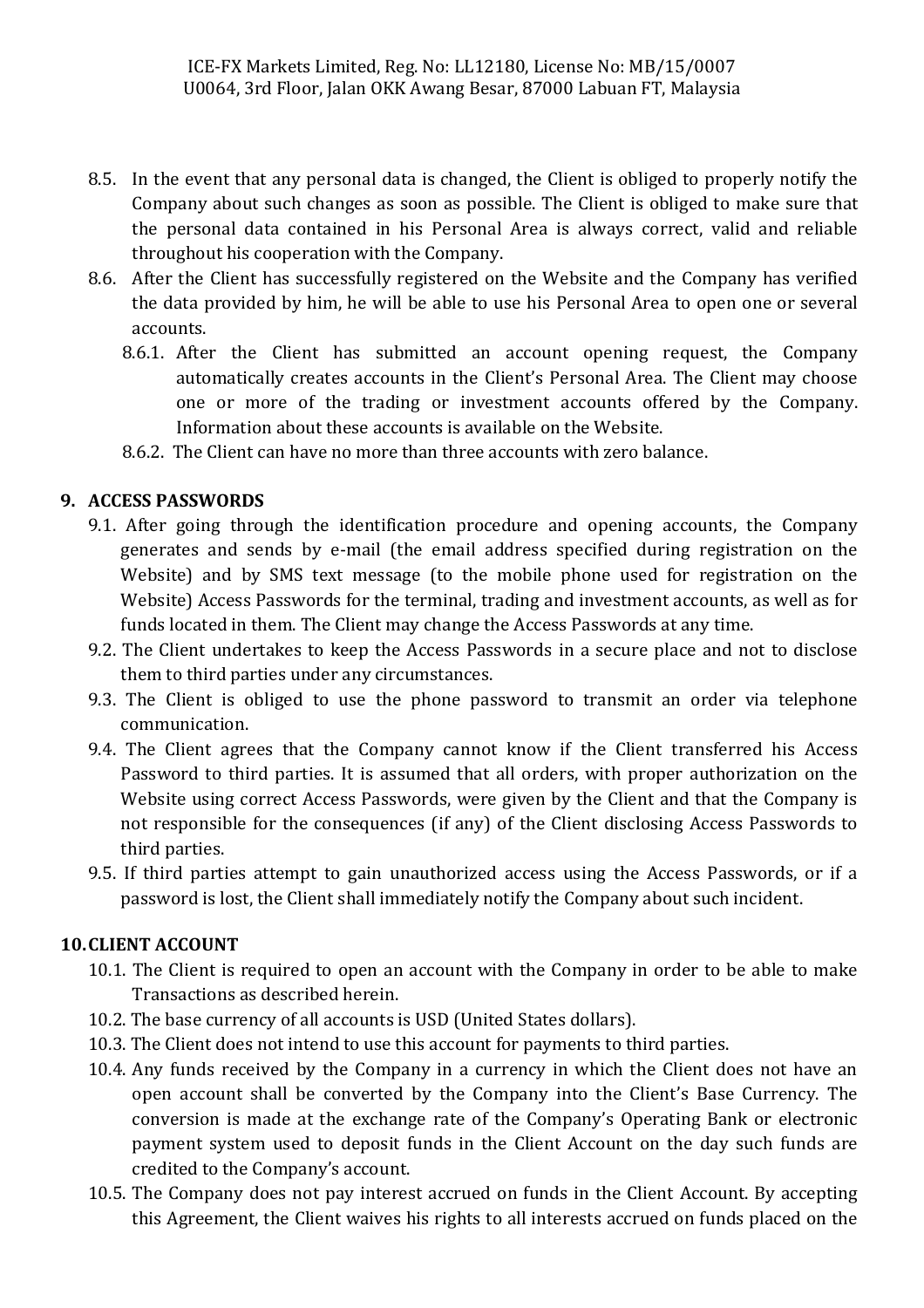Company's bank accounts and agrees that the Company may use accrued interest to cover its own administrative or operating costs.

10.6. If the Client opens several accounts, the Company may and will treat all open accounts as a single account. The Company may process these accounts in order to make the necessary money transfers if there are negative balances in some of the accounts, without affecting the other rights of the Company.

#### **11.KEEPING CLIENT FUNDS**

- 11.1. Client funds are kept separately from the Company's funds on a specially segregated account in the Company's Operating Bank. These funds are protected by EU laws.
- 11.2. While the Client funds are in the Company's bank accounts, the Company will take all possible actions to avoid misuse of the Client funds and ensure their safety within the limits of its authority.
- 11.3. The Company maintains separate entries in its financial statements for Client funds and for Company's funds, and can always distinguish the funds of one Client from the funds of another an from its own funds. This meets the Regulator's most stringent requirements.

#### **12.MONEY TRANSFERS**

- 12.1. The client must clearly indicate his name and all necessary information on the payment document, in accordance with international law against money laundering and terrorism financing. The Company does not accept transfers from third parties to a Client Account.
- 12.2. Any amount transferred by the Client to the Company will be credited to the Client Account on the day the payment is received by the Company in full, minus all deposit/withdrawal commissions charged by banks or payment systems, which are paid by the Client, unless otherwise stipulated by supplemental agreements to this Agreement or by the terms and conditions of promo events.
- 12.3. The Company may refuse the Client from carrying out money transfer in the following cases:

12.3.1. If the money came from a third party.

- 12.3.2. If the Company has reasonable grounds to suspect that the person making the transfer is not an Authorized person.
- 12.3.3. If the transfer contradicts the laws of Vanuatu, Andorra or the European Union.
- 12.4. For any transfer that falls under the above-mentioned conditions, the Company will send the funds back in the same way that was used to transfer them. In this case, all the deposit/withdrawal commissions incurred by the Client will be borne by the Client.
- 12.5. The Client may withdraw from the Client Account funds that are not used to maintain the Margin and that are free from all other liabilities (Free Margin) without closing the Client Account.
- 12.6. Any amount payable from the Company to the Client must be transferred directly to the Client's account details. All money transfer requests are processed by the Company within the timeframe specified in the Company's Regulations on the Website, as well as the time needed to credit funds to the Client's account details, which depends on the bank or payment system from where the funds are being transferred.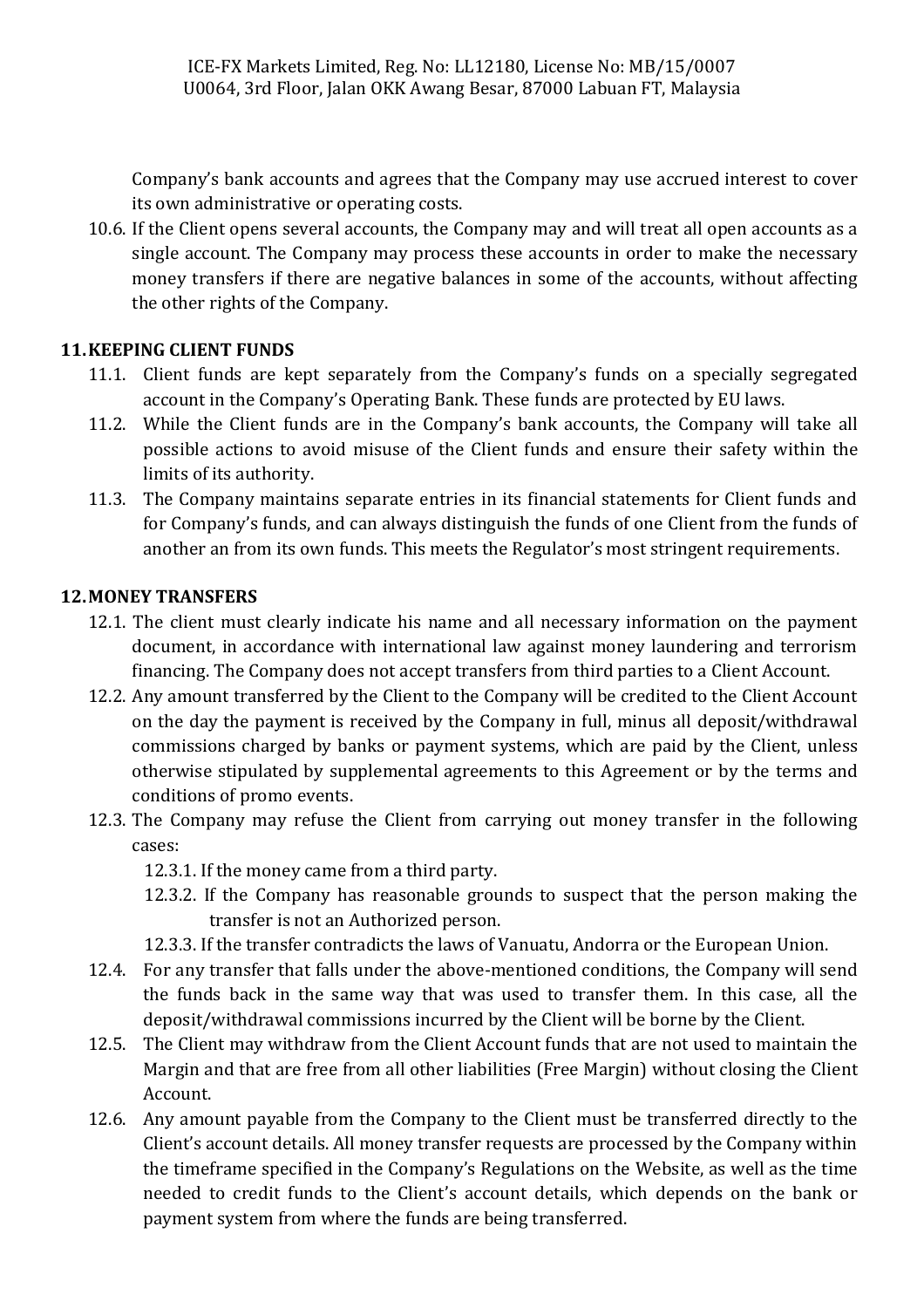- 12.7. Withdrawal of funds by the Client must be done in the same manner as used for transferring them to the Client Account and to the same sender. The Company reserves the right to reject any selected withdrawal method and propose a different withdrawal method. In this case, the Client will have to send a new withdrawal request or request for additional documentation while processing an existing withdrawal request.
- 12.8. A Client can make money transfer requests only through his Personal Area on the Website. System failures may cause deposit/withdrawal delays, which the Company will try to fix as soon as possible.

#### **13.ORDER TRANSMISSION AND EXECUTION**

- 13.1. The Client understands and agrees that all instructions are transmitted by the Client to the Company through the Trading Terminal or through telephone communications using a phone password.
- 13.2. The Client can open and close positions through the Trading Terminal. He can add or change orders by placing Buy/Sell, Buy Limit, Buy Stop, Sell Limit, Sell Stop, Stop Loss and/or Take Profit orders on any Financial Instrument.
- 13.3. The Client is responsible for the accuracy, correctness, completeness of instructions given to the Company.
- 13.4. The Company is not liable for any losses, debts or expenses that the Client might incur from execution of the instructions transmitted by him. The Client bears full responsibility for all instructions and orders, as well as for the accuracy of information transmitted by him through the Internet or in any other way. The Company is not liable for any delays or inaccuracies that may arise in the transmission of any instruction, which are beyond reasonable control of the Company.
- 13.5. Depending on the technologies provided by third parties (Metaquotes, Webtrader, etc.), the Company shall not be held responsible for any losses incurred by the Client arising from interference or failure caused by the services provided by these third parties.
- 13.6. Given the level of volatility in market prices and volumes, the Company does its utmost to ensure best execution of the Client's orders in the current market conditions. The Client's orders (Buy/Sell, Buy Limit, Buy Stop, Sell Limit, Sell Stop, Stop Loss and/or Take Profit) are executed at the requested price. However, when there is high volatility in the market, or when important news are released or when there are gaps in opening a new trading session, Buy/Sell Stop and Stop Loss orders might not be executed at the requested price, but will be executed at the best possible price. In this case, Take Profit orders that are lower/higher than Buy Stop/Sell Stop orders or Stop Loss orders that are higher/lower than Buy Stop/Sell Stop orders will be deleted upon activation.
- 13.7. The Company may increase or decrease the Spread on Financial Instruments, depending on the current market situation.
- 13.8. The size of the swap depends on the level of interest rates and on commissions charged by the Company to maintain "overnight" position. The Company may change the swap on any Financial Instrument at any time, and the Client agrees that information on any swap change will be posted on the Website. The Client acknowledges and agrees that he is responsible for acquainting himself with any changes in the "Contract Details" posted on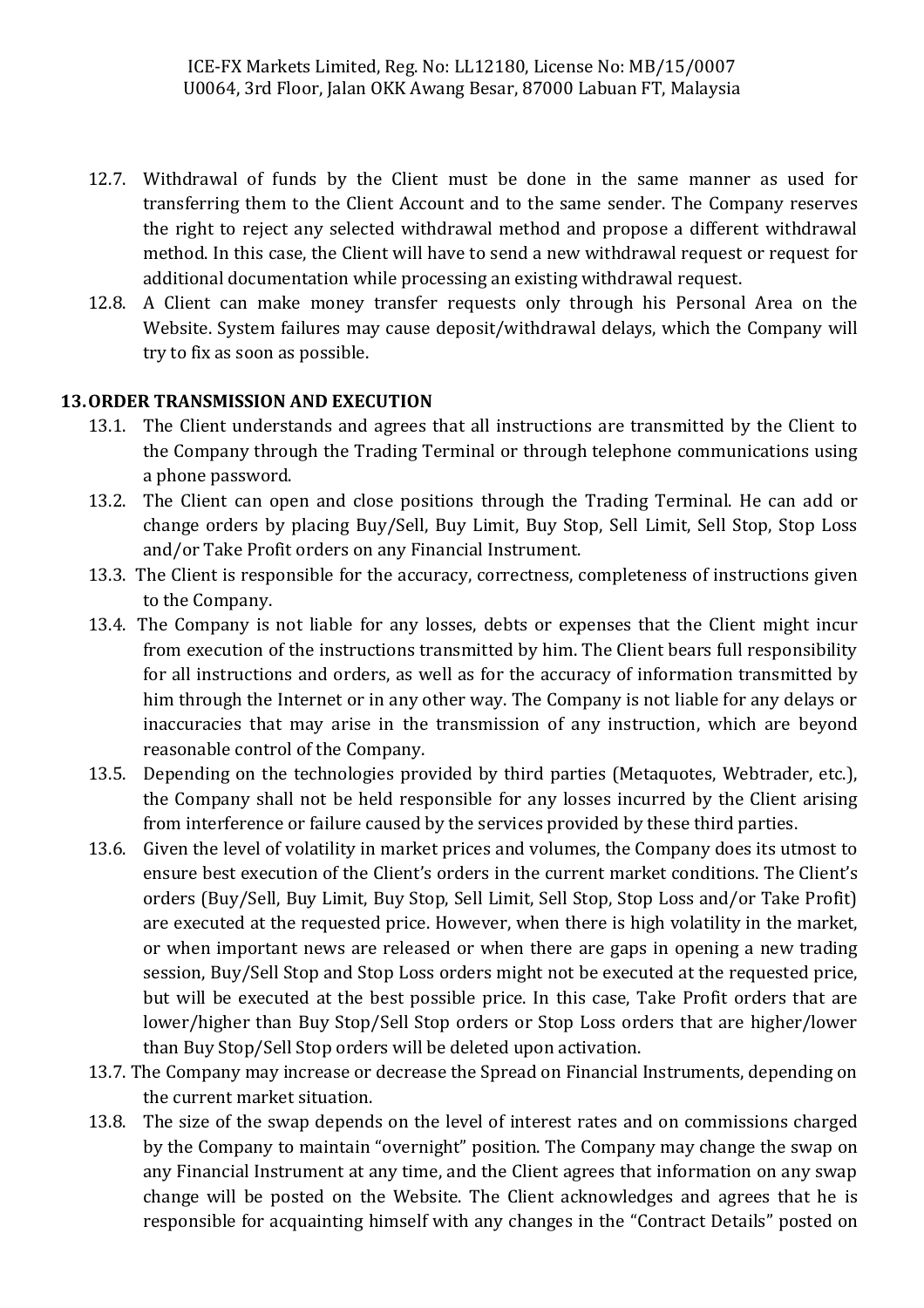the Website so as to remain informed of any changes to the swap before opening an order in the Trading Terminal.

- 13.9. All orders are opened in sizes, expressed in "lots". A lot is a unit in which the amount of a Transaction is measured and which can vary depending on the selected Financial Instrument. The minimum volume of an order is 0.01 lot.
- 13.10. By accepting this Agreement, the Client has read, understood and agreed to the default leverage amount indicated on the Website. The leverage can be changed by the Client in the Personal Area on the Website. The maximum size is 1:300.
- 13.11. The Company is not responsible for the Client's use of additional functionalities, for example, trade advisers – these functionalities are executed on the client terminal.
- 13.12. If the Margin Level falls below 60%, the Company may start to close Client's open positions, beginning with the most unprofitable ones. If the Margin Level falls below 40%, all the Client's open positions, starting from the most unprofitable ones, will be automatically closed at the current market price.
- 13.13. From time to time, there may be errors on the side of the Company's liquidity providers. In such cases, the Company reserves the right to cancel or change the terms of any Transaction containing such an error. This type of error is categorized as "obvious errors", and when it occurs, the Company will cancel the results for all Transactions that have been executed based on erroneous data. If there are no signs of fraud or negligence on the part of the Company, the Company shall not be liable to the Client for any losses caused by an "obvious error".

#### **14.REFUSAL TO EXECUTE INSTRUCTIONS**

- 14.1. The Company may refuse to execute an instruction from the Client in the following cases (including but not limited to the list):
	- 14.1.1. If the Client does not have sufficient funds on the Client Account.
	- 14.1.2. If the Company has grounds to suspect fraudulent actions or actions that are contrary to existing laws by the Client.
	- 14.1.3. If the Client's instructions contain incorrect data or are incomplete and inaccurate.

#### **15.COMPANY'S COMMISSIONS**

- 15.1. The Company levies a commission as prescribed in the "Contract Details" for each opened transaction through the Trading Terminal or by telephone. The commission is automatically deducted at the time of opening a transaction.
- 15.2. The Company may deduct any amount that the Client owes it from the Client Account. For this purpose, the Company may combine or make transfers between any accounts belonging to the Client. The Company may close any open trading position of the Client with the aim of settling all the Client's obligations to the Company.
- 15.3. The Company shall not be responsible for the Client's payment of appropriate profit taxes from his trading activities in accordance with the legislation of his jurisdiction.
- 15.4. By accepting this Agreement, the Client confirms that he has read, understood and agreed to the "Contract Details" posted on the Website in which all trading conditions, including all commissions charged by the Company, are indicated and explained.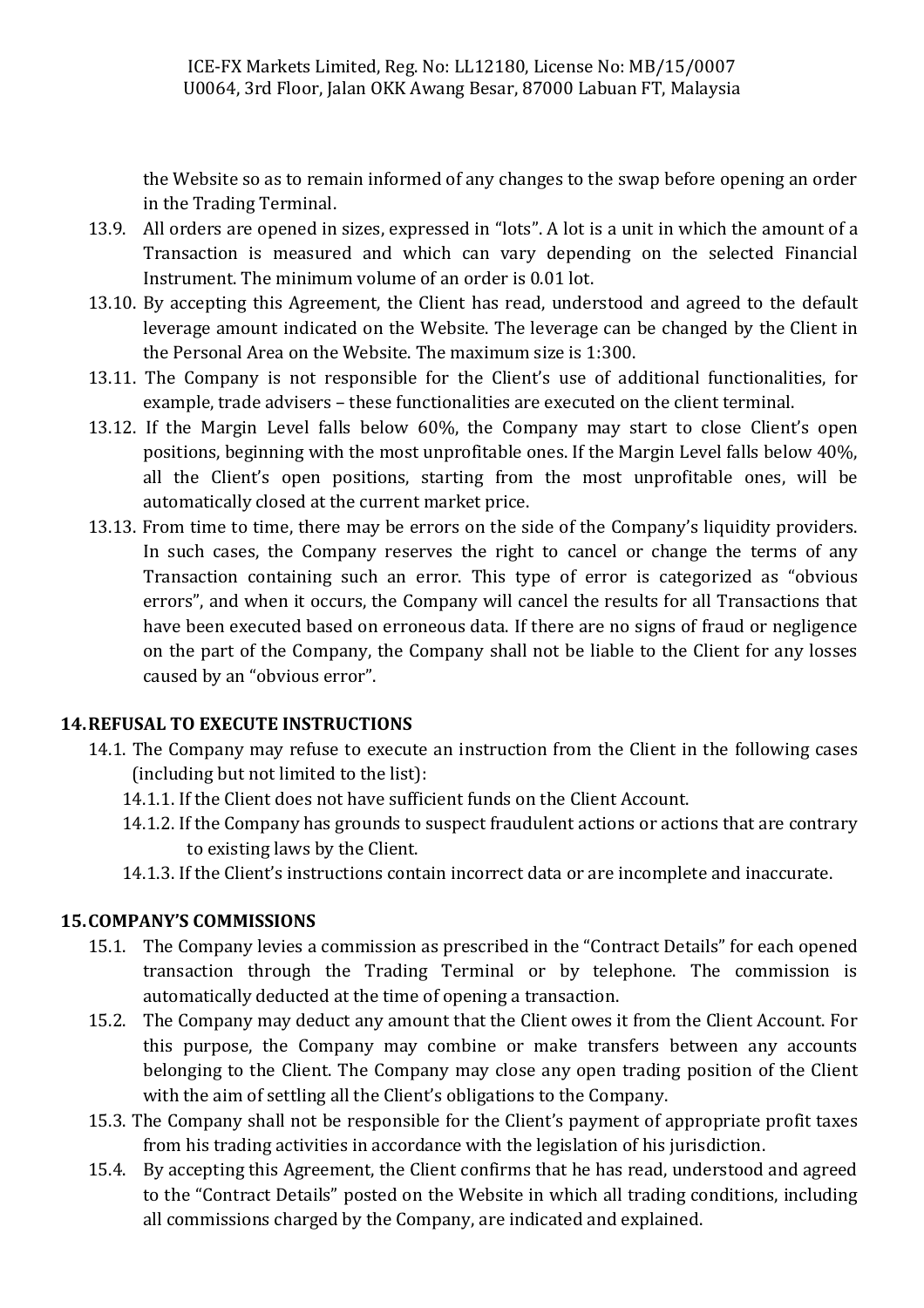- 15.5. A Client, who is an Investor, shall pay for the Manager's services based on the terms stipulated in the relevant offer, which the Investor accepts before starting his cooperation with the Manager.
- 15.6. All commissions associated with deposit/withdrawal of funds to/from a bank account or payment systems shall be paid by the Client, unless otherwise stipulated by supplemental agreements to this Agreement or by the terms and conditions of promo events.
- 15.7. If funds are erroneously sent to any of the Client Accounts without any reason, the Client shall immediately notify the Company of such error. The Company may withdraw the said amount from the Client Account without the Client's consent. The Client is not entitled to give orders with regards to such erroneously transferred funds. The Company may reject such orders.
- 15.8. If the Company withdraws funds from the Client Account without any reason, the Company is obliged to refund the amount in full.

#### **16.COMPANY'S LIABILITIES**

- 16.1. The Company is not liable for losses, debts or expenses incurred from provision of services described in this Agreement, except for cases where such loss, debts or expenses were caused by gross negligence, intentional default or financial fraud committed by the Company, while executing the Client's instructions. The Regulator or a court shall be the only body that can decide whether negligence, intentional default or financial fraud has been committed.
- 16.2. The Company is not liable for losses, debts or expenses that the Client may incur from negligence, intentional default, financial fraud or other actions of third parties (banks, payment systems, etc.), who are involved in provision of the services described in this Agreement and/or involved during execution of the Client's money transfer instructions.
- 16.3. Neither the Company, nor any third party acting on behalf of the Company and rendering any services to the Client, nor the management of the Company, nor its employees, agents or representatives, shall be liable to the Client (except for fraud) for any indirect, inadvertent, punitive damages, losses or indebtedness that the Client may incur as a result of provision of the services described in this Agreement. The expression "inadvertent damages, losses or debts" includes damages, losses or debts resulting from the Client's inability to sell a Financial Instrument when the price falls or to buy a Financial Instrument when the price rises due to reasons not related to improper performance of obligations by the Company.

#### **17.BLOCKING A CLIENT ACCOUNT**

- 17.1. The Company may block one or several accounts belonging to the Client or request the Client, if necessary, to close all open transactions immediately, in the following cases:
	- 17.1.1. If the Company suspects there has been an unauthorized access to the Client's Personal Area, or the Client has requested to block his accounts due to unauthorized third party access to the Client's Personal Area.
	- 17.1.2. If the Client's contact details were changed without properly notifying the Company's representatives.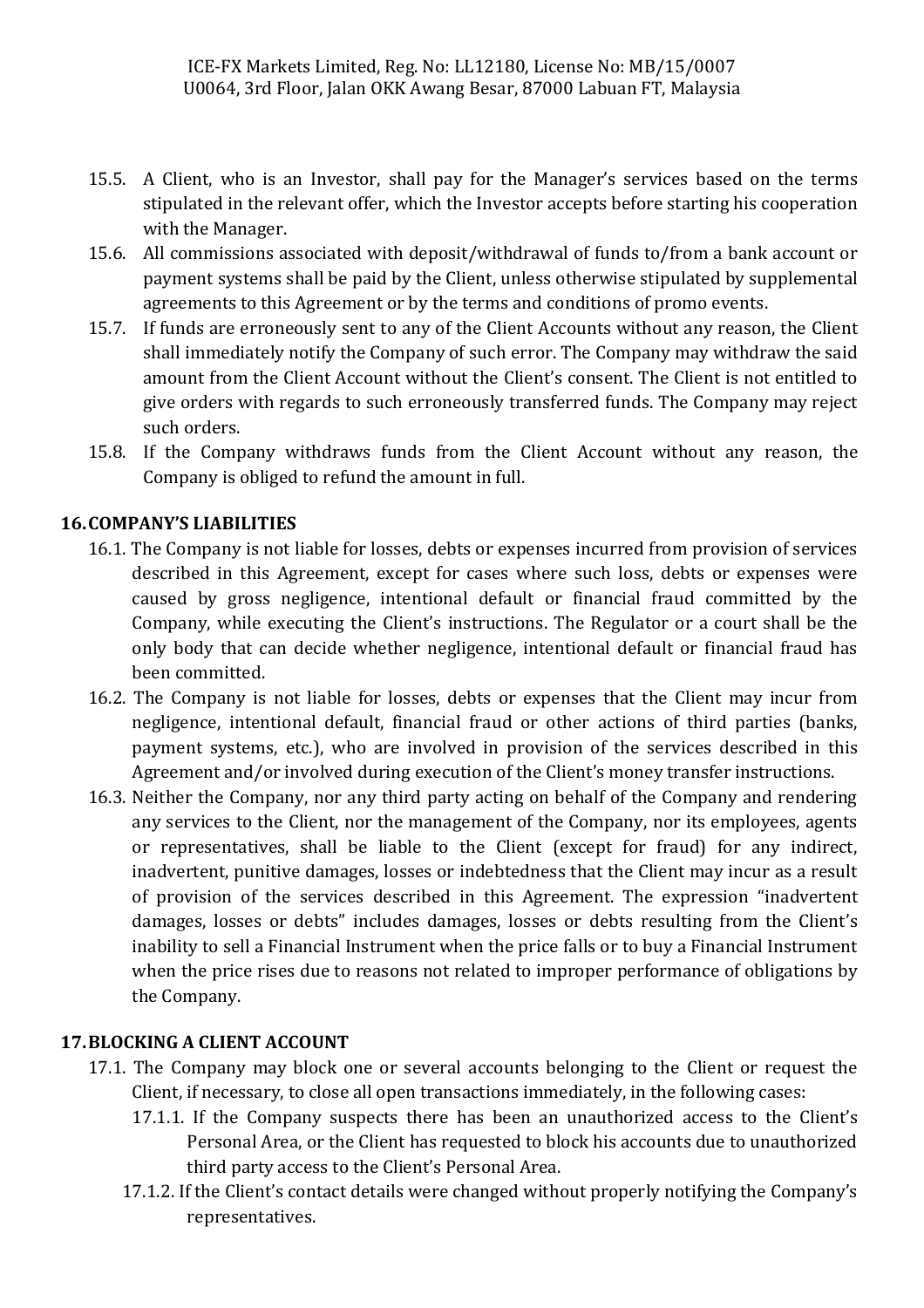- 17.1.3. The Company has suspicions about the illegal origin of the Client's funds or the use of the Company's tools and services for illegal activities;
- 17.1.4. The Client does not perform his obligations hereunder.
- 17.2. The Company shall unblock the Client's account or several accounts once the cause of such blockage has been addressed.

#### **18.TERMINATION OF AGREEMENT**

- 18.1. Any Party may terminate this Agreement by sending a written notice to the other Party at least five (5) working days prior to the intended date of termination. While preparing to terminate the Agreement, the Client is obliged to close all open positions. If the Client has opened new positions during this termination process, the Company may unilaterally close them at its discretion.
- 18.2. After this Agreement has been terminated, the Company may deny the Client access to the Trading Terminal without prior notice.
- 18.3. The Company may terminate this Agreement instantly without giving a 5-day notice in the following cases:
	- 18.3.1. If the Client dies.
	- 18.3.2. If the Regulator or a court orders for the Agreement to be terminated.
	- 18.3.3. If the Client breaches the terms and conditions of this Agreement, which, in the Company's opinion, prevents execution of this Agreement.
	- 18.3.4. If the Client involved the Company, directly or indirectly, in any type of fraud in which he exposed the Company and other clients to risks.
	- 18.3.5. If the Client is found to be contacting indexed Managers in order to offer any cooperation, bypassing the Company (all interactions with indexed managers are done only through the Company).
	- 18.3.6. If the Client is found to be obtaining referral payments from himself (multiregistration with his own referral link), defined as: intersection of the agent's IP address and referral's IP address, referral connection between relatives, etc.
	- 18.3.7. If the Client attempts to withdraw his bonus funds received from various promos held by the Company. Such attempt to withdraw bonus funds is considered as a fraudulent action and leads to blocking of the account. If the intention of these actions is confirmed, the agreement is then terminated.
- 18.4. Termination of this Agreement shall not terminate the rights arising from existing obligations or other contractual obligations that must remain in force after the Agreement has been terminated. Upon termination, the Client is obliged to pay for:
	- 18.4.1. Any existing commissions of the Company and any other debt that the Client owes the Company.
	- 18.4.2. Any expenses that the Company might incur from termination of this Agreement.
	- 18.4.3. Any damage that may arise from repayment of existing open obligations.
- 18.5. The Company may deduct from the Client's available balance the necessary amount to compensate for the above expenses.
- 18.6. After termination of the Agreement, the Company is obliged to return to the Client all his funds still held by the Company, while at the same time may withhold the amount needed to